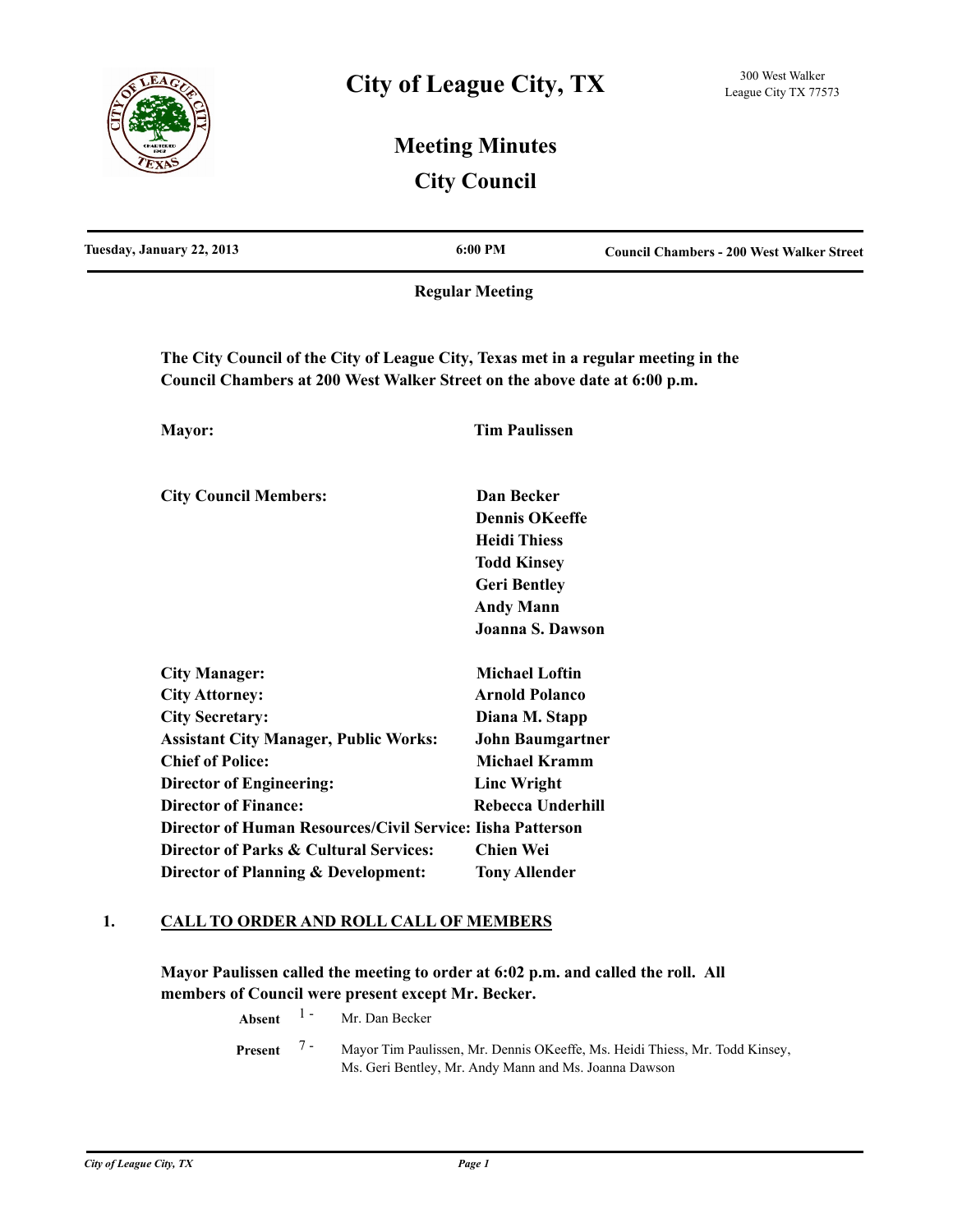#### **INVOCATION, PLEDGE OF ALLEGIANCE TO THE U.S. FLAG AND PLEDGE OF ALLEGIANCE TO THE TEXAS FLAG 2.**

**The invocation was given by Dr. Jan Paul Sattem of Good Shepherd Church. Mayor Paulissen led in the pledges of allegiance to the flags.**

## **3. APPROVAL OF MINUTES**

**3A. [13-0734](http://leaguecity.legistar.com/gateway.aspx?m=l&id=3582)** November 13, 2012 Workshop

**Approved**

**3B. [13-0735](http://leaguecity.legistar.com/gateway.aspx?m=l&id=3583)** December 4, 2012 Special Meeting

**Approved**

**Mayor Paulissen stated that we have a correction to the December 4, 2012 meeting. The minutes show that all Council Members were present, but Council Member Kinsey is not listed in the roll call. The Mayor asked if there were any additional corrections to these minutes. He said hearing none, these minutes are approved.**

## **4. APPOINTMENTS, PROCLAMATIONS, PRESENTATIONS, AWARDS**

| 4A. | 13-0746 | Presentation of a Proclamation recognizing Brownie Troop 26148 for their support of Helen<br>Hall Library (Mayor Paulissen)                                       |  |  |  |
|-----|---------|-------------------------------------------------------------------------------------------------------------------------------------------------------------------|--|--|--|
|     |         | City Librarian Jeannie Kunzinger thanked the Brownie Troop for their support of the<br><b>Helen Hall Library.</b>                                                 |  |  |  |
| 4B. | 13-0736 | Consider and take action on appointments/reappointments to Boards and Committees (Mayor<br>Paulissen)                                                             |  |  |  |
|     |         | <b>CIVIL SERVICE COMMISSION</b><br><b>City Manager's Appointment:</b><br>Position No. 2.<br>Ronald Anselmo 3 year term to expire 12/31/2015                       |  |  |  |
|     |         | <b>ZONING BOARD OF ADJUSTMENT</b><br><b>Mayor's Appointment:</b>                                                                                                  |  |  |  |
|     |         | Alternate #2.<br><b>Charles Rosen</b><br>2 year term to expire $12/31/2014$                                                                                       |  |  |  |
|     |         | A motion was made by Mr. OKeeffe, seconded by Ms. Dawson, to approve the Mayor's<br>and the City Manager's appointments. The motion passed by the following vote: |  |  |  |
|     |         | For: $7 -$<br>Mayor Paulissen, Mr. OKeeffe, Ms. Thiess, Mr. Kinsey, Ms. Bentley, Mr. Mann<br>and Ms. Dawson                                                       |  |  |  |
|     | Absent: | $1 -$<br>Mr. Becker                                                                                                                                               |  |  |  |
|     |         |                                                                                                                                                                   |  |  |  |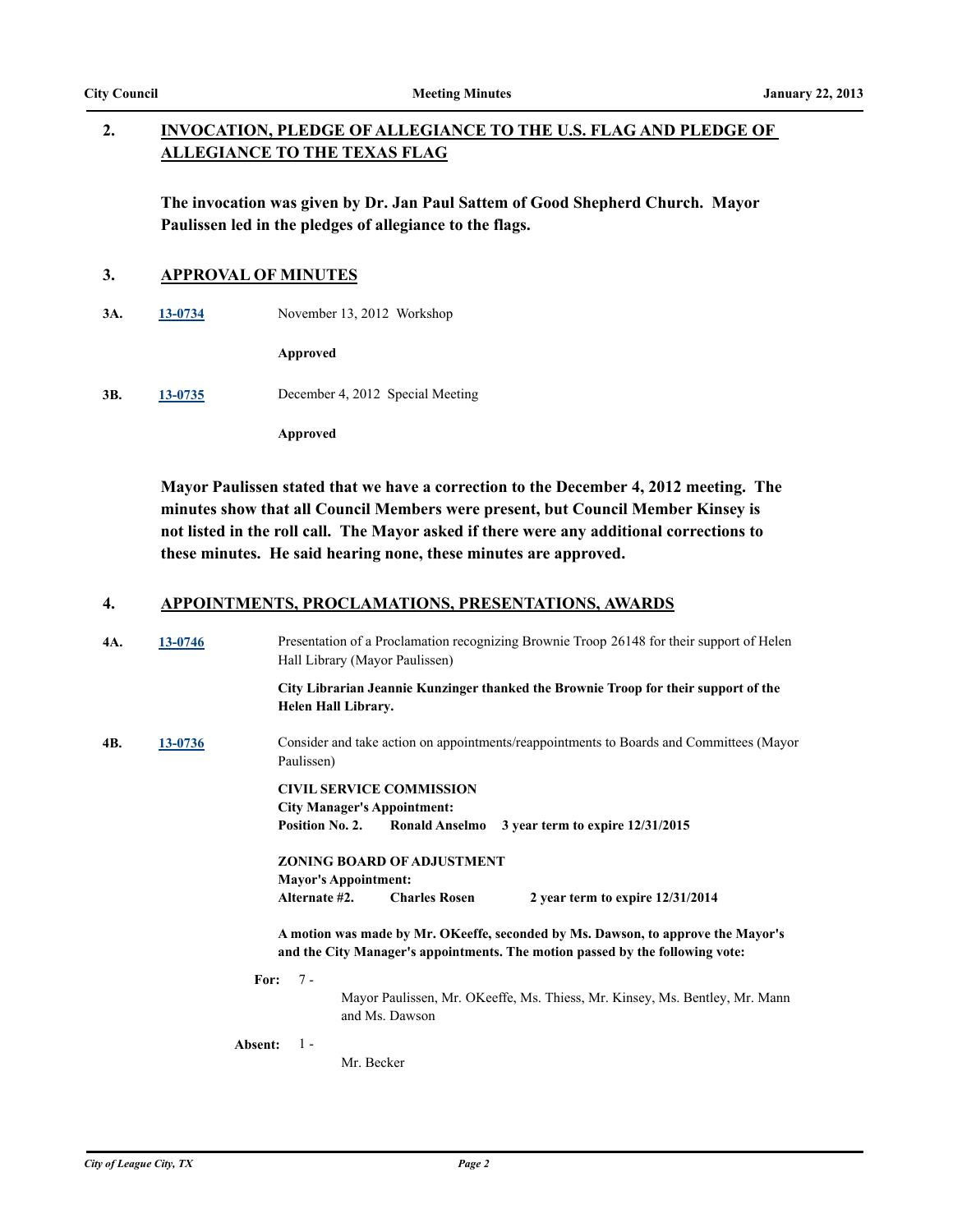**Mayor Paulissen addressed Council:** 

**Certain items on tonight's agenda generated considerable debate at last night's Council work session. I understand that some members of Council have strong feelings on certain issues, but in order to show respect for one another and make sure we have constructive debate from all members, I suggest we adopt a rule limiting any Councilmember's first comments on an agenda item to five minutes or less. Each member will be free to speak as much as he or she feels necessary, but the five-minute limit on first comments will help make sure that everyone has a chance to speak in a timely way. This action will apply only to tonight's meeting, but it may be a good trial run for future meetings. If Council would like to adopt the rule for all meetings, we will need to do it via the Rules of Governance or some similar vehicle. The motion is mine; to pass the motion, we need a second and a two-thirds vote of Council (five out of seven members). Do I have a second to my motion that we limit each Councilmember's first comments on agenda items at tonight's meeting to no more than five minutes?**

> **A motion was made by Mayor Paulissen, seconded by Ms. Bentley, to adopt the rule limiting Council's first comment to no more than five minutes. The motion passed by the following vote:**

**For:** 7 -

> Mayor Paulissen, Mr. OKeeffe, Ms. Thiess, Mr. Kinsey, Ms. Bentley, Mr. Mann and Ms. Dawson

**Absent:**  $1 -$ 

Mr. Becker

#### **5. PUBLIC HEARING AND ACTION ITEMS FROM PUBLIC HEARING**

**5A. [13-0718](http://leaguecity.legistar.com/gateway.aspx?m=l&id=3566)** Hold a public hearing on a Zoning Change Application, Z12-08 (Highpoint Storage), a request to rezone approximately 8.9 acres in the Bay Colony PUD from "CO-PUD" (Office Commercial with a Planned Unit Development) Overlay to "CG-PUD" (General Commercial with a Planned Unit Development) Overlay, legally described as a portion of Reserve A (1-2) of the Bay Colony Commercial Reserves, Section 1 Subdivision, generally located north of Farm to Market Road 517 and west of Farm to Market Road 646, with the approximate address being in the 800 block of Farm to Market Road 517 and the 5500 - 5600 block of Farm to Market Road 646 in League City, Texas. (Director of Planning and Development)

Planning and Zoning Commission recommended approval 7-0-0 on 12/17/12.

**Mayor Paulissen opened the public hearing at 6:14 p.m.**

**No one signed up to speak.**

**Mayor Paulissen closed the public hearing at 6:14 p.m.**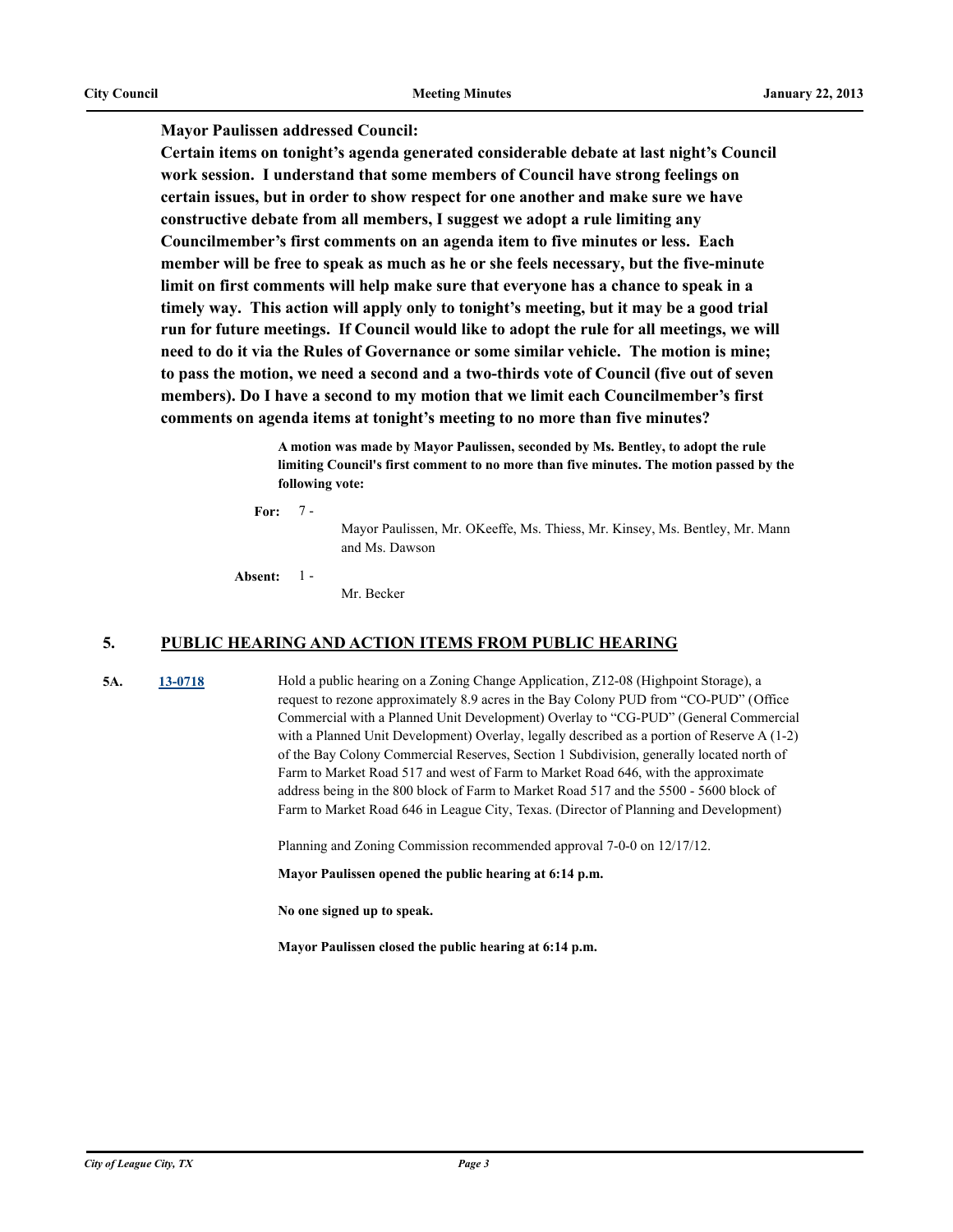| 5B.<br>13-0719 |         | Consider and take action on an ordinance amending Ordinance No. 2005-24, Z12-08<br>(Highpoint Storage), a request to rezone approximately 8.9 acres in the Bay Colony PUD<br>from "CO-PUD" (Office Commercial with a Planned Unit Development) Overlay to<br>"CG-PUD" (General Commercial with a Planned Unit Development) Overlay, legally<br>described as a portion of Reserve A (1-2) of the Bay Colony Commercial Reserves, Section 1<br>Subdivision, generally located north of Farm to Market Road 517 and west of Farm to Market<br>Road 646, with the approximate address being in the 800 block of Farm to Market Road 517<br>and the 5500 - 5600 block of Farm to Market Road 646 in League City, Texas. (Director of<br>Planning and Development)                                                       |
|----------------|---------|--------------------------------------------------------------------------------------------------------------------------------------------------------------------------------------------------------------------------------------------------------------------------------------------------------------------------------------------------------------------------------------------------------------------------------------------------------------------------------------------------------------------------------------------------------------------------------------------------------------------------------------------------------------------------------------------------------------------------------------------------------------------------------------------------------------------|
|                |         | Planning and Zoning Commission recommended approval 7-0-0 on 12/17/12.                                                                                                                                                                                                                                                                                                                                                                                                                                                                                                                                                                                                                                                                                                                                             |
|                |         | A motion was made by Mr. OKeeffe, seconded by Ms. Bentley, to approve Ordinance<br>No. 2013-07 amending Ordinance No. 2005 24, Z12 08 (Highpoint Storage), a request to<br>rezone approximately 8.9 acres in the Bay Colony PUD from "CO PUD" (Office<br>Commercial with a Planned Unit Development) Overlay to "CG PUD" (General<br>Commercial with a Planned Unit Development) Overlay, legally described as a portion<br>of Reserve A (1 2) of the Bay Colony Commercial Reserves, Section 1 Subdivision,<br>generally located north of Farm to Market Road 517 and west of Farm to Market Road<br>646, with the approximate address being in the 800 block of Farm to Market Road 517<br>and the 5500 5600 block of Farm to Market Road 646 in League City, Texas. The<br>motion passed by the following vote: |
|                | For:    | $7 -$<br>Mayor Paulissen, Mr. OKeeffe, Ms. Thiess, Mr. Kinsey, Ms. Bentley, Mr. Mann<br>and Ms. Dawson                                                                                                                                                                                                                                                                                                                                                                                                                                                                                                                                                                                                                                                                                                             |
|                | Absent: | $1 -$<br>Mr. Becker                                                                                                                                                                                                                                                                                                                                                                                                                                                                                                                                                                                                                                                                                                                                                                                                |

## **6. CITIZENS REQUEST FOR HEARING BEFORE CITY COUNCIL**

**The privilege of speaking at this time is limited to the following persons: residents, persons having an ownership interest in property or a business located within the City, or their attorneys.**

**A statement of no more than 3 minutes may be made on items of general relevance. There will be no yielding of time to another person. State law prohibits the Mayor and members of the City Council from commenting on any statement or engaging in dialogue without an appropriate agenda item being posted in accordance with the Texas Open Meetings Law. Comments should be directed to the entire Council, not individual members. Engaging in verbal attacks or comments intended to insult, abuse, malign or slander any individual shall be cause for termination of time privileges and expulsion from Council Chambers.**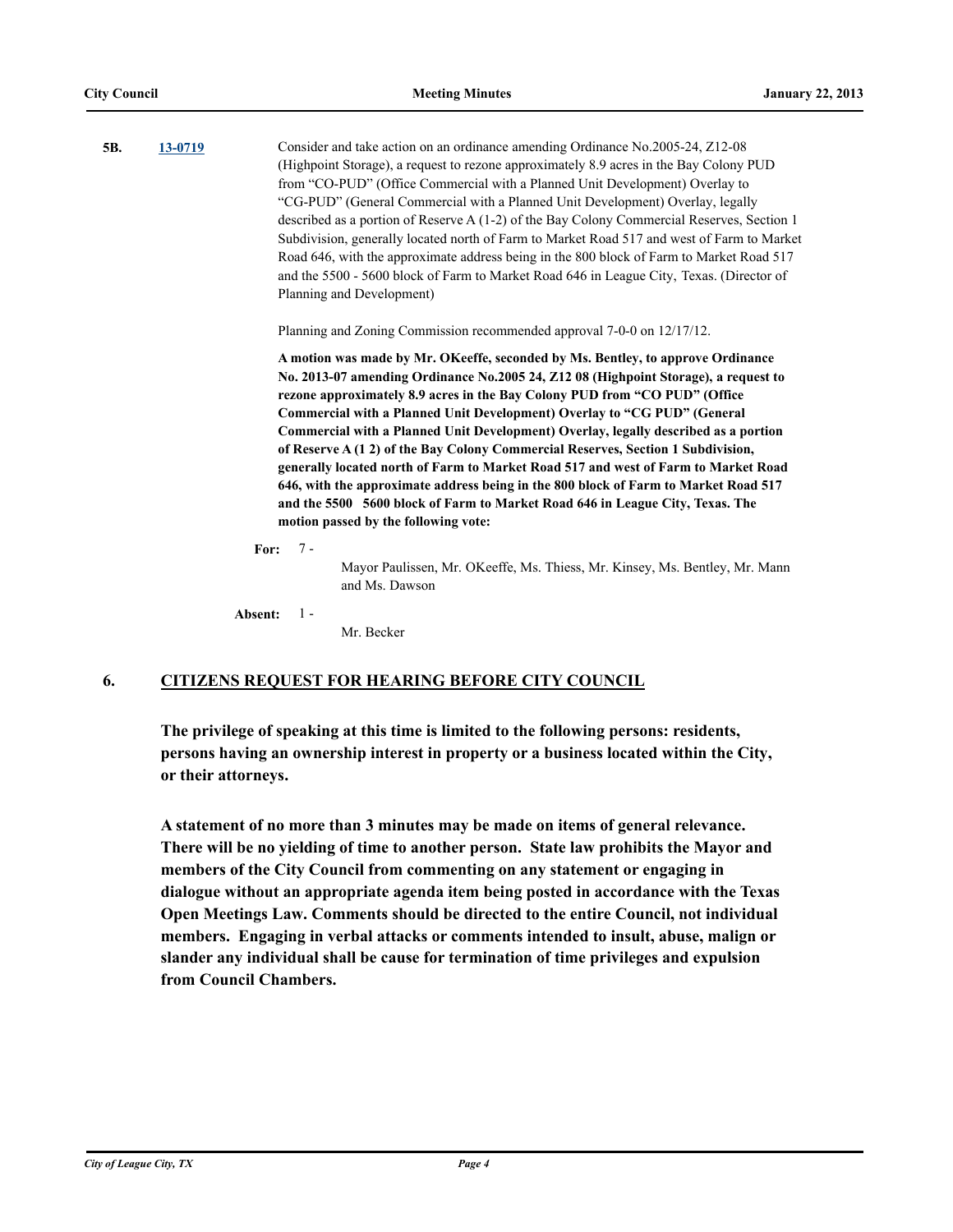| <b>NAME</b>            | <b>ADDRESS</b>   | <b>SUBJECT</b>                              |
|------------------------|------------------|---------------------------------------------|
| <b>Larry Millican</b>  | 934 Plantation   | Agenda Items 10C / 12D                      |
| <b>Peter Guglielmo</b> | 221 Michigan Ave | <b>Watersmart Park</b>                      |
| <b>Penny Ignazio</b>   | 6160 Granger Ln. | Agenda Items 12D/12E                        |
| <b>Leslye Mize</b>     | 1504 7th St.     | <b>Watersmart Park / Video Conferencing</b> |

## **7. COUNCIL MEMBERS COMMENTS/REPORTS**

Announcements concerning items of community interest. No action will be taken or discussed.

#### **Dennis OKeeffe had no comments.**

**Joanna Dawson said the Connecticut shootings at the school, we all think down here that couldn't happen to us. The article on the front page of the Galveston paper today shows that it happened to us in 1988. Go back and read it online if you can't get a paper. I think the Meadows family has bought all the copies of the paper. A guy decided he was going to kill the family of his ex-lover and walked into a daycare center in League City with a gun and shot a member of the lover's family, a 26-year-old young mother. Admittedly this is not an elementary school or a high school, it was a daycare, but the same scenario could exist. If anybody is using a daycare center, ask your daycare center to call League City Police Department and have somebody come out and talk to them about how they can make it as safe as possible. I got permission from Chief Kramm to give this information.** 

**Chief Kramm said we are doing this for some of the daycares that have already requested it. If you have contact with anybody who owns, runs or works in a daycare, these are the kind of things my officers really love to do. We can go out there and educate the public a little on how to be aware of some of these things. Obviously we are not going to put up fences around the daycares and make everything locked tight, but there is some information that we are trained to pass on. So if you have grandkids, kids, brothers, sisters, family members who use daycare facilities, encourage those facilities to call us, to reach out to us so that we can give them some guidance on how to better prepare for this type of situation.**

**Ms. Dawson said, thank you Chief Kramm. The family is fighting letting this guy out of prison. His sentence was 30 years and it has been 24 years. If nothing happens he will be paroled in March. Write the newspaper a letter to the editor and say please don't let him come back. He may want to come back and look for this person he was really after. That's the hot item for today.**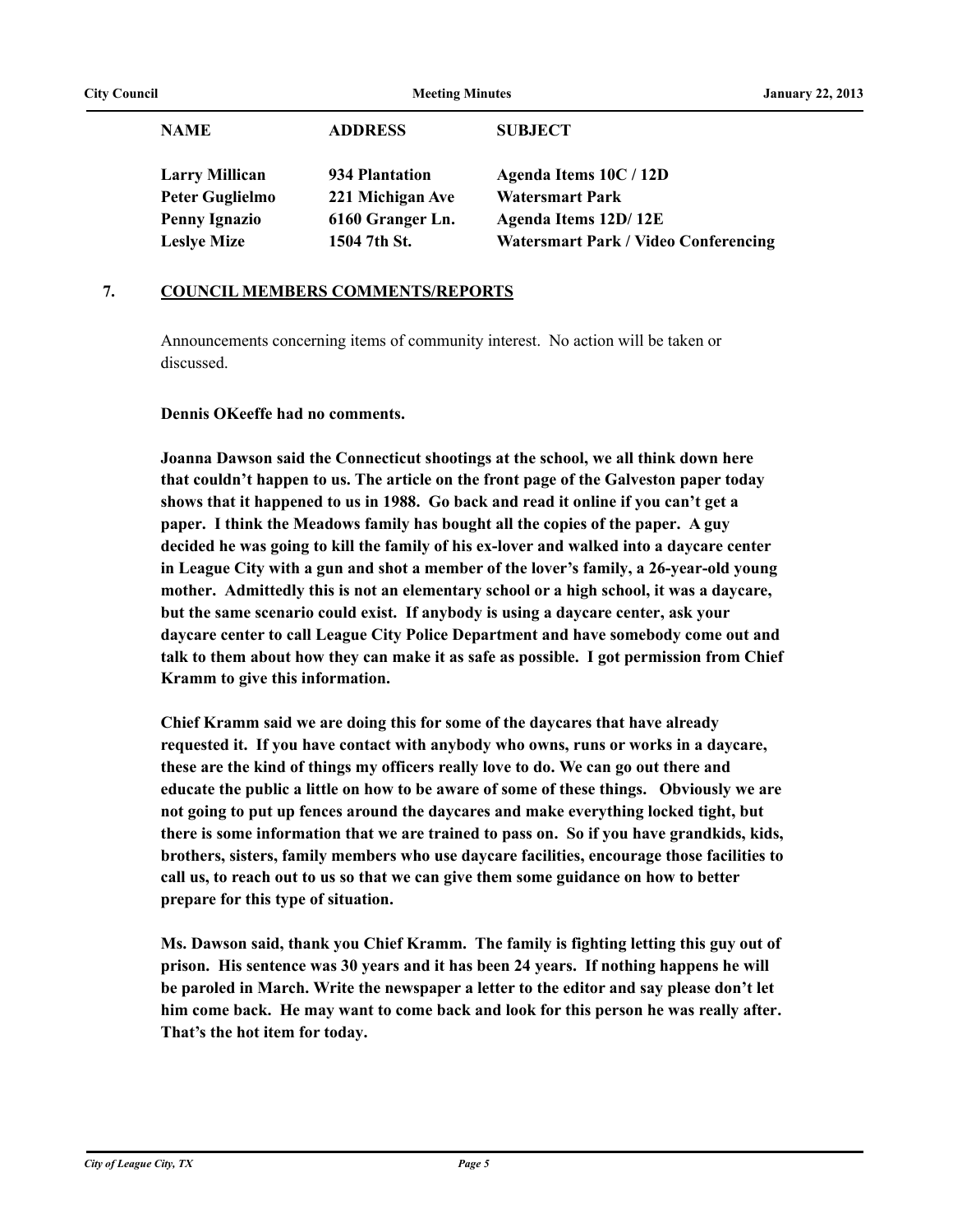**Heidi Thiess said I wanted to feature some extraordinary accomplishments of young people within League City. The first group is a musical theater company from Bay Area Theater and Voice Academy. It is a small business here in League City, owned by League City residents and 70% of the children that participate in musical theater there live in League City and 80% are students within CCISD. This troupe of 26 children just traveled to Atlanta, their fourth year in a row of traveling to Atlanta to participate in a nationwide musical theater competition. You will be very, very proud to note that this troupe of children have brought home awards every single time they've been. This year they accomplished two things. They came home with best outstanding performance for musical theater and also best work in an ensemble. It is very exciting because it is a national competition with 4,000 students from across the country who are very accomplished, who come from all manner of schools and private academies, all different levels of training. Our group happens to be 7 years old to 18 years old. For them to be recognized on a national level within the art and these are not rinky-dink people involved in the art. Alan Menken was there. He is the composer and lyricist for many of the top Disney movies. They had Broadway stars from the Broadway hit "Newsies" there. They all come there to encourage these children in the arts. This group of kids in this company, which is a small business here in League City, is putting League City on the map in the arts. Everybody tends to think Houston is great when it comes to the arts, but little do they know that right down here our children are accomplishing great things. I wanted you to know about that. They are national champions. The next group of amazing accomplished and exceptional children I want you to know about go to Clear Springs High School. They are assembling a working aircraft inside that school. They are 16 years old and these students intend to be engineers and pilots. Their teacher is Roger Elder, over at Clear Springs High School. Ernie Butcher is the Executive Director of the Eagles Nest Project. Channel 13 recently featured them in a community interest story. I wanted you to know about them too, because what they are accomplishing is extraordinary. That plane will be ready to fly before the end of the school year. It is being built during school hours. I wanted you to know that there first Eagles Nest Project was completed in June 2012 at another school and it was nationally recognized in July at the world's largest air show, which is Air Venture in Wisconsin. That plane that was built by 16 year olds recently featured its first student pilot on a solo flight. This is a huge community affair; this is a League City first in education. I wanted you to know about these exceptional children because they're ours and this is point of community pride, what they are accomplishing in both the sciences and the arts. They are going to go on and do great things and they are going to continue to show League City proud.**

**Andy Mann had no comments.**

**Geri Bentley said I would like to thank everybody who came to our public meeting last week for the project on FM 518. I was very surprised to see so many people there, happily surprised. I hope everybody came away with what they wanted to hear. There were a lot of representatives there. The City, TxDOT, the engineers. We all heard what you had to say. I think it is going to be on our next meeting agenda, perhaps. I want to**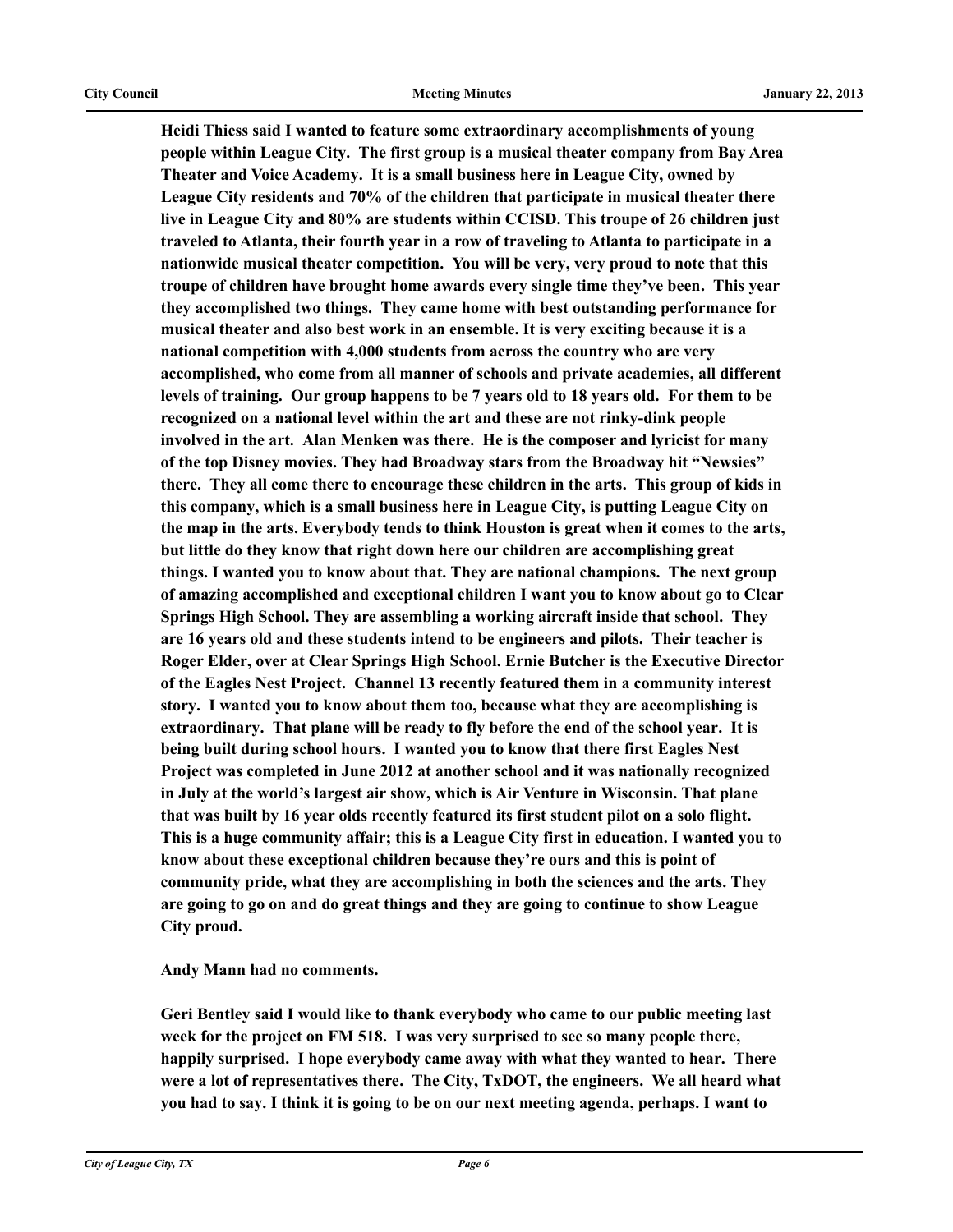**thank everybody for their participation.** 

**Todd Kinsey said as usual there are plenty of great things going on at the Helen Hall Library. You can brush up on your computer skills. Classes are offered every Wednesday morning at 10:00 a.m. On Thursday, January 24 join us for our Crazy Thursday program entitled, Discovery Zone Science where children in Kindergarten through fifth grades will learn all about neurons. For Teens, the library will host an all day game day on Saturday, January 26 from 10:30 a.m. – 5:30 p.m. with video games and board games and pizza will be served. For more information about library programs call 281-554-1111 or visit us online at www.leaguecitylibrary.org.**

## **8. MAYOR COMMENTS/ REPORT**

**Announcements concerning items of community interest. No action will be taken or discussed.**

**Mayor Paulissen said I want to reiterate the comments Council Member Bentley made about the public meeting last week on FM518 access management project. We had a large turnout of people at that meeting and I think everybody from staff and elected officials got plenty of input from the residents there. This is a prime example where we put out the meeting, we receive input and we can base our decisions on the input of those affected, so look to see that on the agenda in a couple of weeks. I also want to say welcome back to Kristi Wyatt, she has been gone 2 ½ weeks with bronchitis or some illness. She is a great asset to this community, she always puts on a good public face on Channel 16 and to the public and we are glad to have her and we are glad she is okay and back to work.**

## **9. REPORTS FROM STAFF MEMBERS**

**Announcements concerning items of community interest. No action will be taken or discussed.**

**Mr. Loftin said I think everybody is aware we did have a charter provision pass in November by more than a 3 to 1 margin, that required that the city utilize photographic traffic enforcement no longer at the end of the current contract with RedFlex. After conferring with Counsel we began communications with RedFlex on this issue. As of midnight last Friday night the camera at the right turn onto FM518 at the IH45 intersection has been turned off and will be removed this week. That camera was responsible for about 60% of the tickets that were issued. This accomplishes a couple of things. It is a good first step, good faith working with RedFlex within the confines of the contract. The second thing it does is it reduces the City's income to the point where we will just be covering the RedFlex contract and we're going to continue to discuss with them options to explore from this point forward toward early termination.**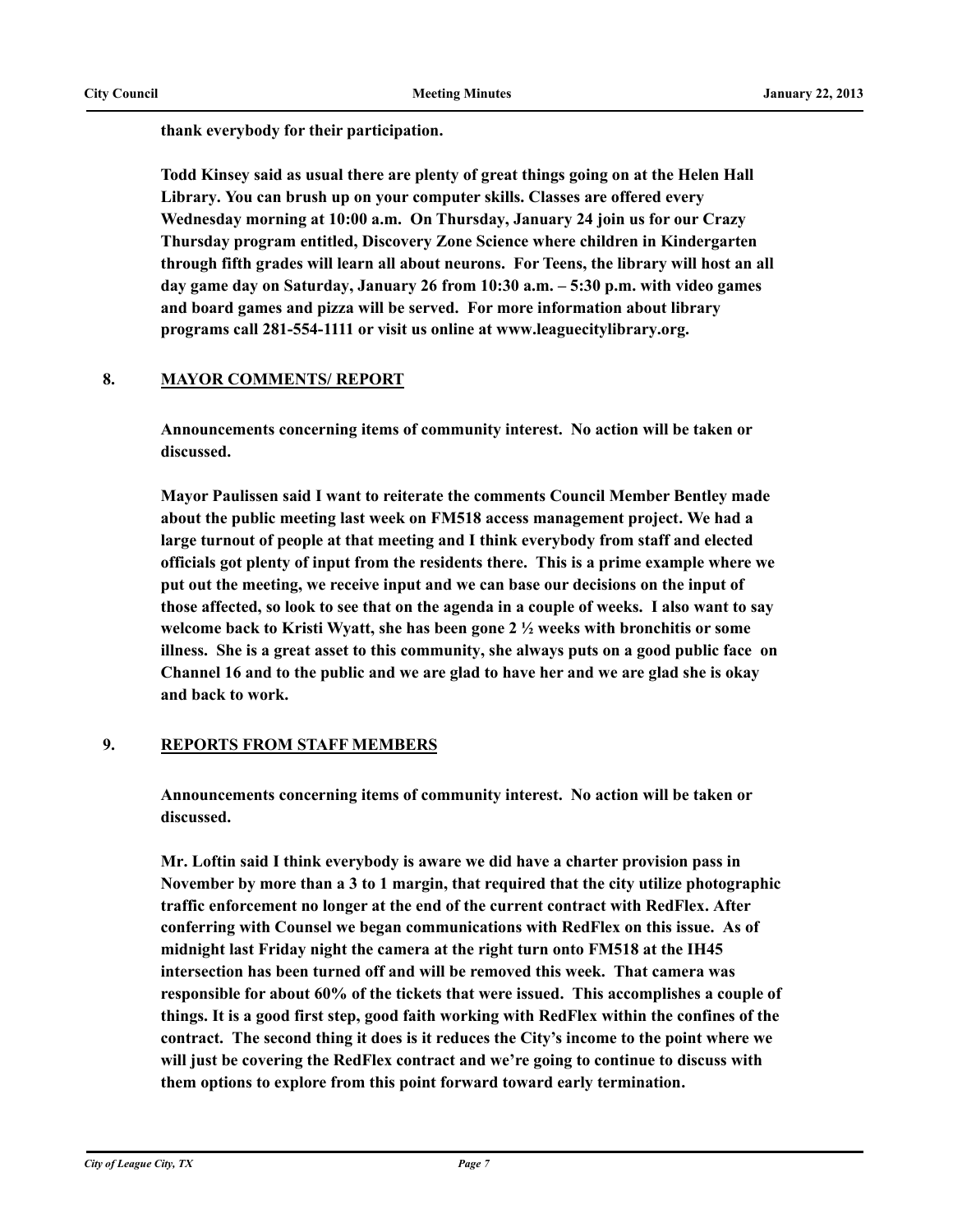#### **10. CONSENT AGENDA**

#### Approval of the Consent Agenda

**Mr. OKeeffe pulled Item 10C for discussion.**

**A motion was made by Mr. OKeeffe, seconded by Ms. Bentley, to approve Consent Agenda item 10A through 10J with the exception of 10C. The motion passed by the following vote:**

**For:** 7 - Mayor Paulissen, Mr. OKeeffe, Ms. Thiess, Mr. Kinsey, Ms. Bentley, Mr. Mann and Ms. Dawson **Absent:** Mr. Becker 1 - **10A. [13-0728](http://leaguecity.legistar.com/gateway.aspx?m=l&id=3576)** Consider and take action to renew the annual contract for streets, sidewalk and concrete pavement repair with Teamwork Construction (Director of Finance) Staff recommends approval. **Approved on the Consent Agenda 10B. [12-0685](http://leaguecity.legistar.com/gateway.aspx?m=l&id=3533)** Consider and take action to approve the proposed series of shortlist of consultants to provide professional engineering services to the City for Fiscal Years 2012-2013 and 2013-2014 (Assistant City Manager, Public Works) Staff recommends approval. **Approved on the Consent Agenda 10C. [12-0613](http://leaguecity.legistar.com/gateway.aspx?m=l&id=3461)** Consider and take action to enter into a professional services agreement with HDR Engineering, Inc. for design and construction phase engineering services for the Brown Pelican Storm Sewer Rehabilitation Project DR1301 (Assistant City Manager, Public Works) Staff recommends approval. **A motion was made by Mr. OKeeffe, seconded by Ms. Bentley, to discuss. Mr. Kerry Lackey of HDR Engineering was present to answer questions. An amended motion was made by Mr. OKeeffe, seconded by Mr. Mann, to approve entering enter into a professional services agreement with HDR Engineering, Inc. for design and construction phase engineering services for the Brown Pelican Storm Sewer Rehabilitation Project DR1301. The motion passed by the following vote: For:** 7 - Mayor Paulissen, Mr. OKeeffe, Ms. Thiess, Mr. Kinsey, Ms. Bentley, Mr. Mann and Ms. Dawson **Absent:**  $1 -$ 

Mr. Becker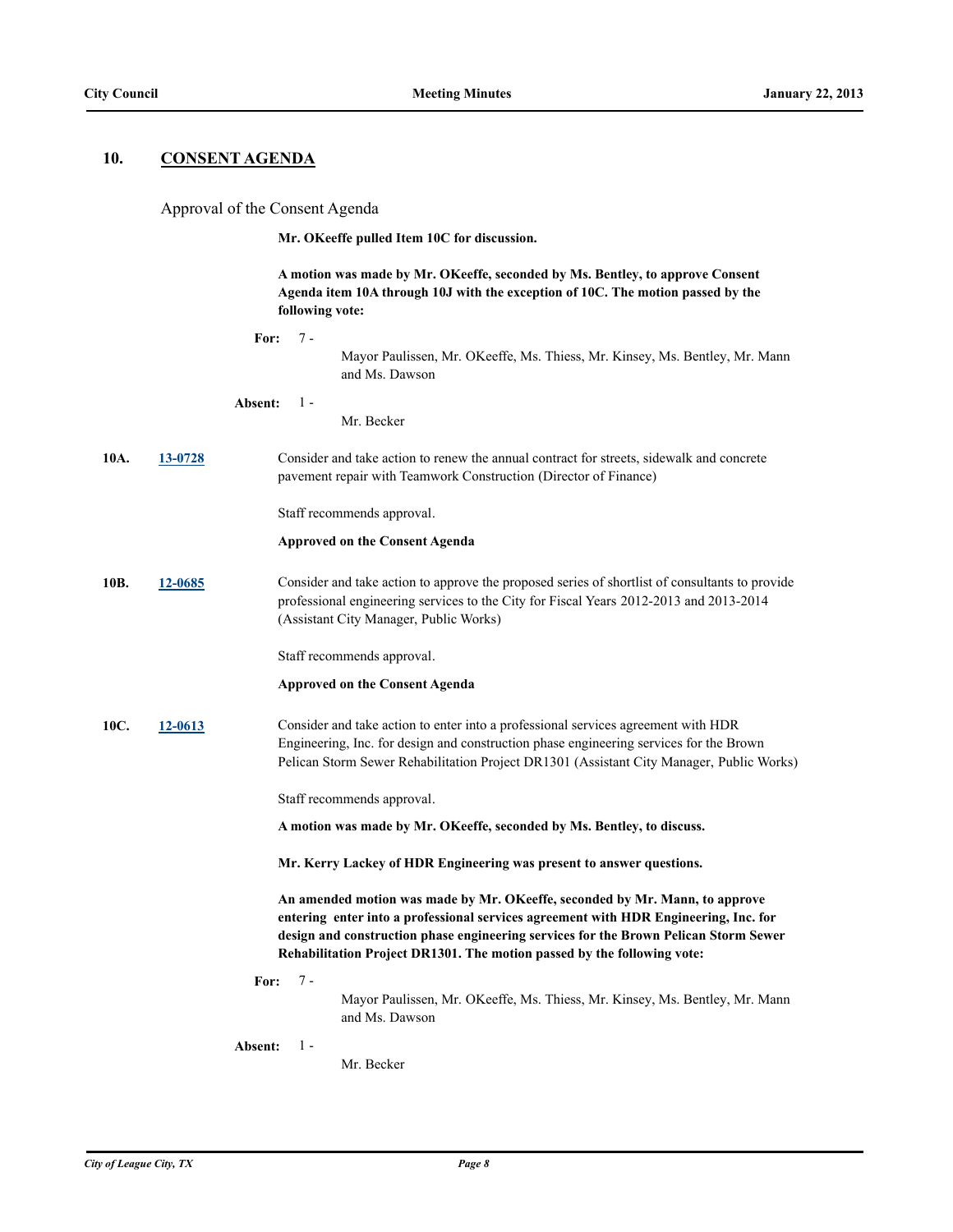| 10D. | 12-0636 | Consider and take action to enter into a professional services agreement with Lockwood,<br>Andrews & Newnam, Inc. for the League City Drainage Master Plan Phase 2b - Capital<br>Improvement Planning (Assistant City Manager, Public Works)                                                                                                                                                                                                                                                                                                                                                                       |
|------|---------|--------------------------------------------------------------------------------------------------------------------------------------------------------------------------------------------------------------------------------------------------------------------------------------------------------------------------------------------------------------------------------------------------------------------------------------------------------------------------------------------------------------------------------------------------------------------------------------------------------------------|
|      |         | Staff recommends approval.                                                                                                                                                                                                                                                                                                                                                                                                                                                                                                                                                                                         |
|      |         | <b>Approved on the Consent Agenda</b>                                                                                                                                                                                                                                                                                                                                                                                                                                                                                                                                                                              |
| 10E. | 13-0745 | Consider and take action on a request on behalf of Interfaith Caring Ministries to grant a<br>variance to Chapter 110, Article I, Section 110-5 of the Code of Ordinances for the City of<br>League City entitled "Parades and Processions Generally" for road closures to occur on<br>February 9, 2013 from 6:30 a.m. to 9:30 a.m. (Chief of Police)                                                                                                                                                                                                                                                              |
|      |         | <b>Approved on the Consent Agenda</b>                                                                                                                                                                                                                                                                                                                                                                                                                                                                                                                                                                              |
| 10F. | 13-0743 | Consider and take action on Planning & Zoning Commission's Bylaws and Polices &<br>Procedures. (Director of Planning & Development)                                                                                                                                                                                                                                                                                                                                                                                                                                                                                |
|      |         | Planning and Zoning Commission approved on December 17, 2012.                                                                                                                                                                                                                                                                                                                                                                                                                                                                                                                                                      |
|      |         | <b>Approved on the Consent Agenda</b>                                                                                                                                                                                                                                                                                                                                                                                                                                                                                                                                                                              |
| 10G. | 13-0741 | Consider and take action on Ordinance 2013-01 amending Ordinance 2005-24 to rezone<br>approximately 5.1 acres, (Z12-06 TNMP Butler Road Substation #1), from "OS" (Open<br>Space) and "CM" (Commercial Mixed Use) to "PS" (Public / Semi-Public), legally described<br>as a portion of Lots 2 and 3, Block M of the Clear Creek Subdivision, generally located north<br>of League City Parkway and east of Butler Road, with the approximate address being in the<br>1400 block of Butler Road in League City, Texas - Second Reading (Director of Planning and<br>Development)                                    |
|      |         | Planning & Zoning Commission recommended approval 8-0-0 on 12/03/12.<br>Council approved first reading 7-0-0 with 1 absent on 01/08/13.                                                                                                                                                                                                                                                                                                                                                                                                                                                                            |
|      |         | Ordinance No 2013-01 Second Reading was approved on the Consent Agenda                                                                                                                                                                                                                                                                                                                                                                                                                                                                                                                                             |
| 10H. | 13-0742 | Consider and take action on Ordinance No. 2013-02 amending Ordinance No. 2005-24 for a<br>Special Use Permit, SUP12-04(TNMP Butler Road Substation #2), for a major utility use<br>[electrical substation] on approximately 5.1 acres on property zoned "PS" (Public /<br>Semi-Public), legally described as a portion of Lots 2 and 3, Block M of the Clear Creek<br>Subdivision, generally located north of League City Parkway and east of Butler Road, with<br>the approximate address being in the 1400 block of Butler Road in League City, Texas -<br>Second Reading (Director of Planning and Development) |
|      |         | Planning & Zoning Commission recommended approval 8-0-0 with conditions on 12/03/12.<br>Council approved first reading 7-0-0 with 1 absent on 01/08/12.                                                                                                                                                                                                                                                                                                                                                                                                                                                            |
|      |         | Ordinance No. 2013-02 Second Reading was approved on the Consent Agenda                                                                                                                                                                                                                                                                                                                                                                                                                                                                                                                                            |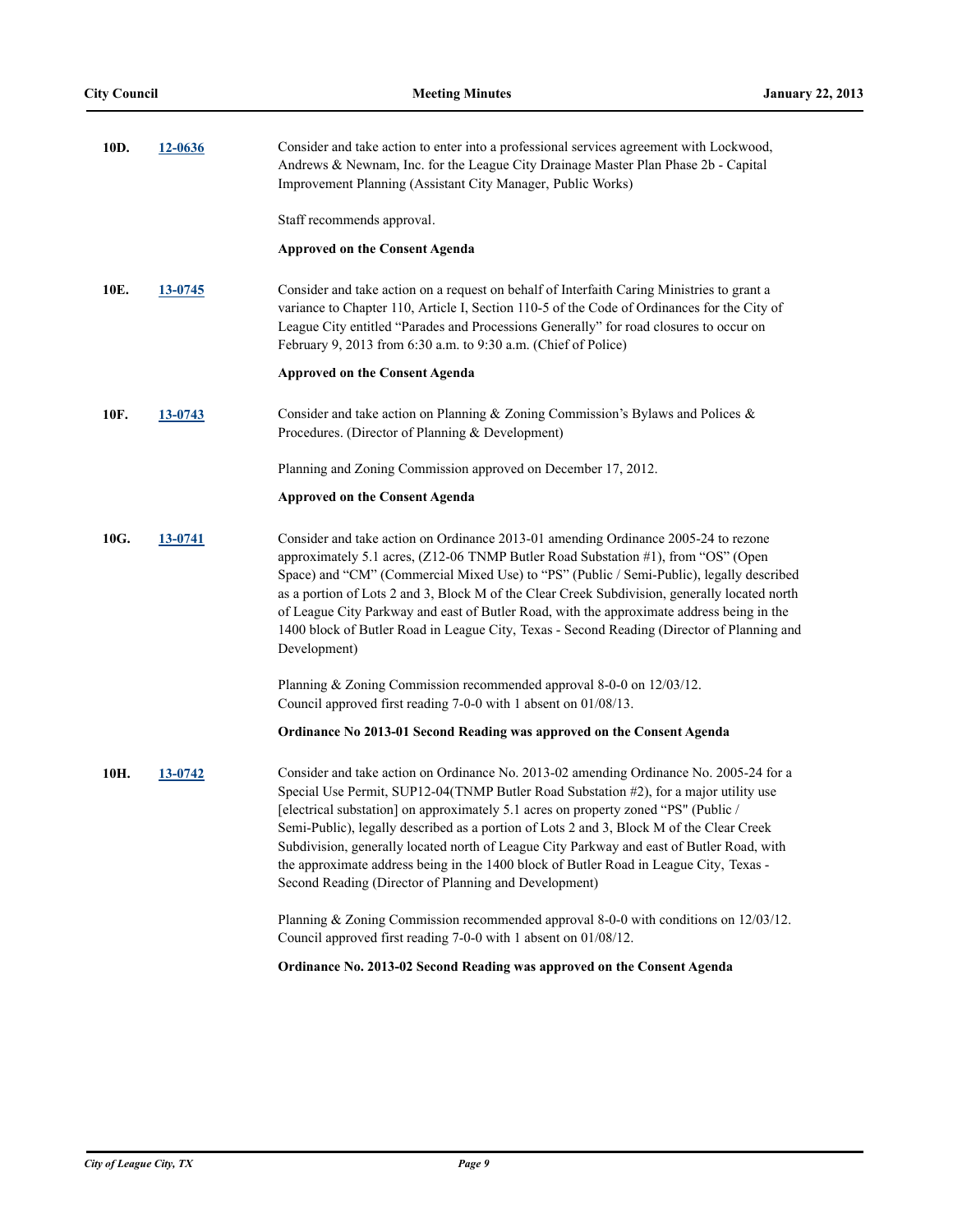| 10I. | 13-0729 | Consider and take action on Ordinance No. 2013-03 amending Ordinance No. 2005-24, for a<br>Special Use Permit, (SUP12-03 Gordon), for a gas and service station use on approximately<br>1.7 acres on property zoned "CM" (Commercial Mixed Use), legally described as Lot 15 of<br>Division "C" in League City Subdivision, generally located north of Abilene Street, east of<br>FM 270 and west of St. Christopher Avenue, with the approximate address being 345 FM 270<br>in League City, Texas - Second Reading (Director of Planning & Development).                           |  |  |  |
|------|---------|--------------------------------------------------------------------------------------------------------------------------------------------------------------------------------------------------------------------------------------------------------------------------------------------------------------------------------------------------------------------------------------------------------------------------------------------------------------------------------------------------------------------------------------------------------------------------------------|--|--|--|
|      |         | Planning and Zoning Commission recommended approval with conditions 8-0-0 on 12/03/12.<br>Council approved first reading $7-0-0$ with 1 absent on $01/08/13$ .                                                                                                                                                                                                                                                                                                                                                                                                                       |  |  |  |
|      |         | Ordinance No. 2013-03 Second Reading was approved on the Consent Agenda                                                                                                                                                                                                                                                                                                                                                                                                                                                                                                              |  |  |  |
| 10J. | 13-0727 | Consider and take action on an Ordinance No.2013-04 amending Ordinance No.2005-24, to<br>rezone approximately 3.3 acres (Z12-07 Thomas), from "RSF-5" (Single-family residential<br>with a minimum lot size of 5,000 square feet) to "CG" (General Commercial), legally<br>described as a portion of Lots 1-6 and all of lots 7-12 in Blocks 256-258 of the Moore's<br>Addition, generally located north of West FM 646 and west of Highway 3, with the<br>approximate address being 301 West FM 646, League City, Texas - Second Reading (Director<br>of Planning $&$ Development). |  |  |  |
|      |         | Planning and Zoning Commission recommended approval 8-0-0 on 12/03/12.<br>Council approved first reading 7-0-0 with 1 absent on 01/08/13.                                                                                                                                                                                                                                                                                                                                                                                                                                            |  |  |  |

**Ordinance No. 2013-04 Second Reading was approved on the Consent Agenda**

#### **END OF CONSENT AGENDA**

## **11. OLD BUSINESS**

**11A. [13-0748](http://leaguecity.legistar.com/gateway.aspx?m=l&id=3596)** Consider and take action on approval of a contract with Landscape Art Inc. for construction of the Ghirardi WaterSmart Park in the amount of \$612,724 with an associated contingency of \$54,000, and authorizing and directing the city manager to acquire playground equipment as laid out in the approved project design with related materials and services for an amount not to exceed \$61,253, resulting in a total project budget of \$727,977 that remains within the amount approved in the FY2013-2017 CIP (Director of Parks and Cultural Services)

> Staff recommends award of contract to Landscape Art, Inc. Council postponed to January 22, 2013 6-1-0 with 1 absent on 01/08/13.

**A motion was made by Ms. Dawson, seconded by Ms. Thiess, to approve a contract with Landscape Art Inc. for construction of the Ghirardi WaterSmart Park in the amount of \$612,724 with an associated contingency of \$54,000, and authorizing and directing the city manager to acquire playground equipment as laid out in the approved project design with related materials and services for an amount not to exceed \$61,253, resulting in a total project budget of \$727,977 that remains within the amount approved in the FY2013 2017 CIP. The motion passed by the following vote:**

**For:** 7 -

Mayor Paulissen, Mr. OKeeffe, Ms. Thiess, Mr. Kinsey, Ms. Bentley, Mr. Mann and Ms. Dawson

**Absent:** 1 -

Mr. Becker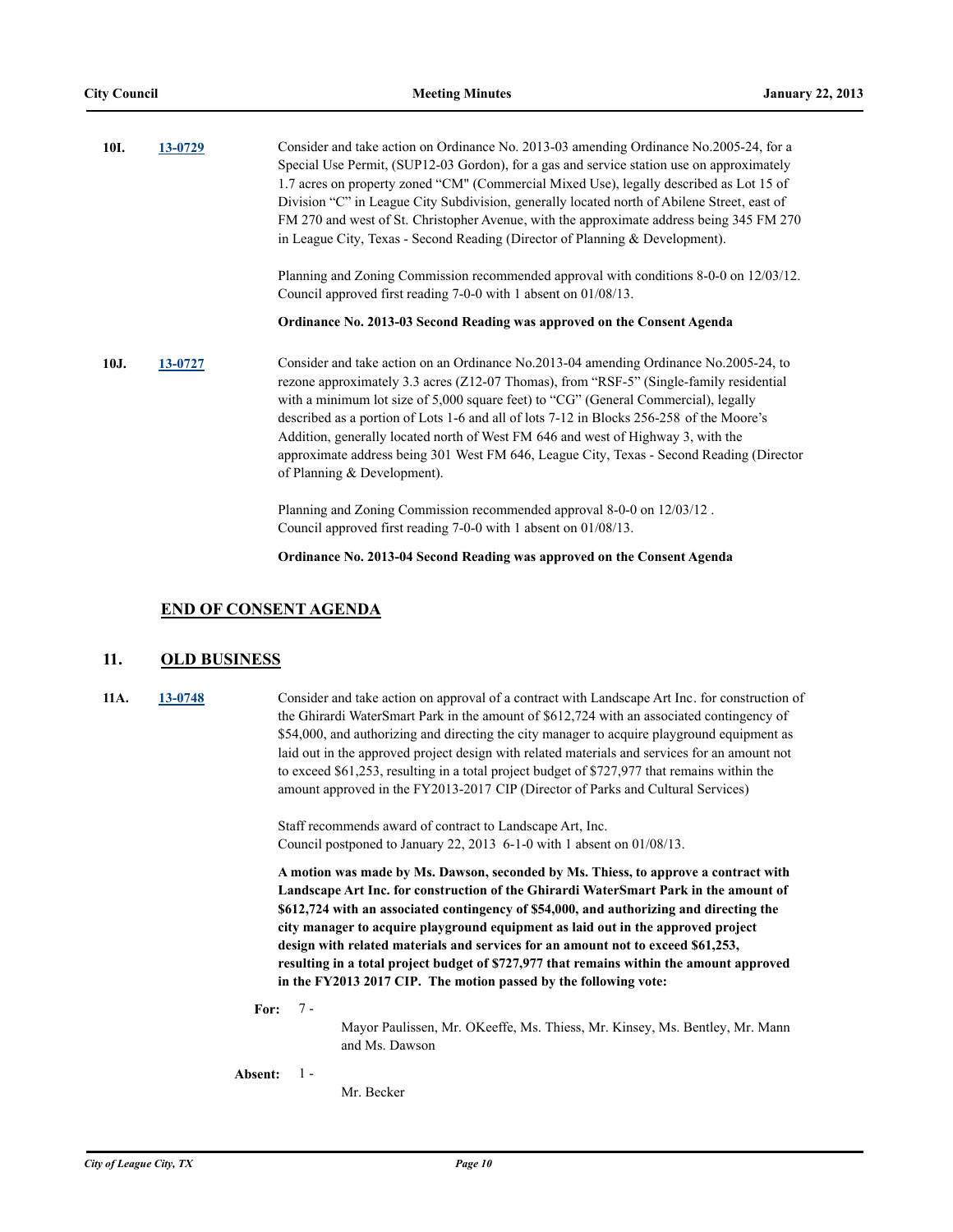| 11B. | 13-0749                                                                                                                                                                                                                                                                                                                                                                                                                  |          | Consider and take action on an Addendum to Contract for Visitor Center Services (Director of<br>Planning and Development)                                                                                                                                                                                                                                                                                                                                                  |  |
|------|--------------------------------------------------------------------------------------------------------------------------------------------------------------------------------------------------------------------------------------------------------------------------------------------------------------------------------------------------------------------------------------------------------------------------|----------|----------------------------------------------------------------------------------------------------------------------------------------------------------------------------------------------------------------------------------------------------------------------------------------------------------------------------------------------------------------------------------------------------------------------------------------------------------------------------|--|
|      |                                                                                                                                                                                                                                                                                                                                                                                                                          |          | Council postponed to January 22, 2013 7-0-0 with 1 absent on $01/08/13$ .                                                                                                                                                                                                                                                                                                                                                                                                  |  |
|      |                                                                                                                                                                                                                                                                                                                                                                                                                          |          | A motion was made by Mr. OKeeffe, seconded by Mr. Kinsey, to discuss.                                                                                                                                                                                                                                                                                                                                                                                                      |  |
|      |                                                                                                                                                                                                                                                                                                                                                                                                                          |          | Ms. Laurie Baldwin, President/CEO of the League City Chamber of Commerce was<br>present to speak regarding this item.                                                                                                                                                                                                                                                                                                                                                      |  |
|      |                                                                                                                                                                                                                                                                                                                                                                                                                          |          | The motion was amended by Mr. OKeeffe, seconded by Mr. Kinsey to postpone to<br>February 12, 2013, to allow the Chamber of Commerce the opportunity to provide a<br>detailed line item budget for Council's review before taking action. The motion passed<br>by the following vote:                                                                                                                                                                                       |  |
|      |                                                                                                                                                                                                                                                                                                                                                                                                                          | For:     | $5 -$<br>Mayor Paulissen, Mr. OKeeffe, Ms. Thiess, Mr. Kinsey and Ms. Dawson                                                                                                                                                                                                                                                                                                                                                                                               |  |
|      |                                                                                                                                                                                                                                                                                                                                                                                                                          | Opposed: | $2 -$                                                                                                                                                                                                                                                                                                                                                                                                                                                                      |  |
|      |                                                                                                                                                                                                                                                                                                                                                                                                                          |          | Ms. Bentley and Mr. Mann                                                                                                                                                                                                                                                                                                                                                                                                                                                   |  |
|      |                                                                                                                                                                                                                                                                                                                                                                                                                          | Absent:  | $1 -$<br>Mr. Becker                                                                                                                                                                                                                                                                                                                                                                                                                                                        |  |
| 12.  | <b>NEW BUSINESS</b>                                                                                                                                                                                                                                                                                                                                                                                                      |          |                                                                                                                                                                                                                                                                                                                                                                                                                                                                            |  |
| 12A. | 13-0737                                                                                                                                                                                                                                                                                                                                                                                                                  |          | Consider and take action on a resolution approving the dates for conducting regular meetings<br>during the month of March 2013 due to the Clear Creek Independent School District Spring<br>Break schedule (City Secretary)<br>A motion was made by Mr. Kinsey, seconded by Mr. Mann, to approve Resolution No.<br>2013-02 keeping the regular meeting dates of the second and fourth Tuesdays during the<br>month of March 2013. The motion passed by the following vote: |  |
|      |                                                                                                                                                                                                                                                                                                                                                                                                                          |          |                                                                                                                                                                                                                                                                                                                                                                                                                                                                            |  |
|      |                                                                                                                                                                                                                                                                                                                                                                                                                          | For:     | $6 -$                                                                                                                                                                                                                                                                                                                                                                                                                                                                      |  |
|      |                                                                                                                                                                                                                                                                                                                                                                                                                          |          | Mayor Paulissen, Mr. OKeeffe, Mr. Kinsey, Ms. Bentley, Mr. Mann and Ms.<br>Dawson                                                                                                                                                                                                                                                                                                                                                                                          |  |
|      |                                                                                                                                                                                                                                                                                                                                                                                                                          | Opposed: | $1 -$                                                                                                                                                                                                                                                                                                                                                                                                                                                                      |  |
|      |                                                                                                                                                                                                                                                                                                                                                                                                                          |          | Ms. Thiess                                                                                                                                                                                                                                                                                                                                                                                                                                                                 |  |
|      |                                                                                                                                                                                                                                                                                                                                                                                                                          | Absent:  | $1 -$<br>Mr. Becker                                                                                                                                                                                                                                                                                                                                                                                                                                                        |  |
| 12B. | Consider and approve a Resolution authorizing the City Manager to execute interlocal<br>12-0686<br>agreements with Galveston County and the Texas Department of Motor Vehicles in order for<br>the City of League City to participate in the scofflaw program for the collection of fines<br>arising from the Municipal Court (Director of Finance)                                                                      |          |                                                                                                                                                                                                                                                                                                                                                                                                                                                                            |  |
|      |                                                                                                                                                                                                                                                                                                                                                                                                                          |          | Staff recommends approval.                                                                                                                                                                                                                                                                                                                                                                                                                                                 |  |
|      | A motion was made by Ms. Thiess, seconded by Ms. Dawson, to approve Resolution No.<br>2013-03 authorizing the City Manager to execute interlocal agreements with Galveston<br>County and the Texas Department of Motor Vehicles in order for the City of League<br>City to participate in the scofflaw program for the collection of fines arising from the<br>Municipal Court. The motion passed by the following vote: |          |                                                                                                                                                                                                                                                                                                                                                                                                                                                                            |  |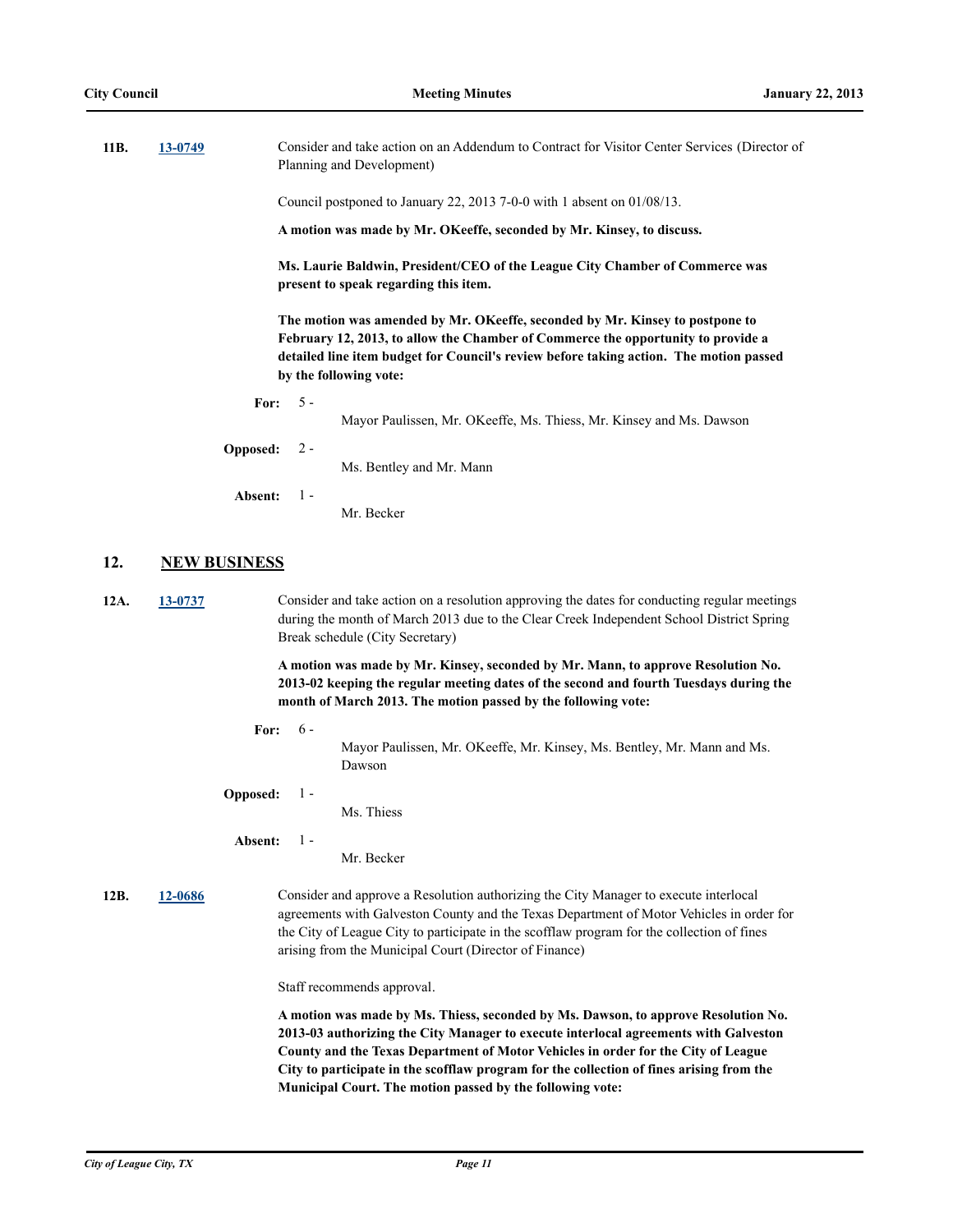|      |                                                                                                                                                  | For:                                                                                                                      | 7 -<br>Mayor Paulissen, Mr. OKeeffe, Ms. Thiess, Mr. Kinsey, Ms. Bentley, Mr. Mann<br>and Ms. Dawson                                                                                                                                                                                                                                                                                                                                      |  |  |
|------|--------------------------------------------------------------------------------------------------------------------------------------------------|---------------------------------------------------------------------------------------------------------------------------|-------------------------------------------------------------------------------------------------------------------------------------------------------------------------------------------------------------------------------------------------------------------------------------------------------------------------------------------------------------------------------------------------------------------------------------------|--|--|
|      |                                                                                                                                                  | Absent:<br>$1 -$                                                                                                          | Mr. Becker                                                                                                                                                                                                                                                                                                                                                                                                                                |  |  |
| 12C. | 13-0747                                                                                                                                          |                                                                                                                           | Consider and approve a resolution amending Resolution No. 99-01 and authorizing the<br>revocation of powers and duties assigned to the Park on Clear Creek Development Authority<br>as it concerns the Park on Clear Creek Public Improvement District (PID #5); authorizing the<br>assumption of powers and duties concerning PID #5 (Director of Finance)                                                                               |  |  |
|      |                                                                                                                                                  |                                                                                                                           | Staff recommends approval.                                                                                                                                                                                                                                                                                                                                                                                                                |  |  |
|      |                                                                                                                                                  |                                                                                                                           | A motion was made by Mr. Mann, seconded by Mr. Kinsey, to approve Resolution No.<br>2013-04 amending Resolution No. 99-01 and authorizing the revocation of powers and<br>duties assigned to the Park on Clear Creek Development Authority as it concerns the<br>Park on Clear Creek Public Improvement District (PID #5); authorizing the assumption<br>of powers and duties concerning PID #5. The motion passed by the following vote: |  |  |
|      |                                                                                                                                                  | 7 -<br>For:                                                                                                               | Mayor Paulissen, Mr. OKeeffe, Ms. Thiess, Mr. Kinsey, Ms. Bentley, Mr. Mann<br>and Ms. Dawson                                                                                                                                                                                                                                                                                                                                             |  |  |
|      |                                                                                                                                                  | $1 -$<br><b>Absent:</b>                                                                                                   |                                                                                                                                                                                                                                                                                                                                                                                                                                           |  |  |
|      |                                                                                                                                                  |                                                                                                                           | Mr. Becker                                                                                                                                                                                                                                                                                                                                                                                                                                |  |  |
| 12D. | 13-0740                                                                                                                                          |                                                                                                                           | Consider and take action on establishing policies and procedures for councilmember<br>attendance at City Council meetings through videoconference call (Council Member Kinsey<br>and Council Member Becker)                                                                                                                                                                                                                               |  |  |
|      | A motion was made by Mr. OKeeffe, seconded by Mr. Mann, to discuss.                                                                              |                                                                                                                           |                                                                                                                                                                                                                                                                                                                                                                                                                                           |  |  |
|      | The motion was amended by Mr. OKeeffe, seconded by Ms. Dawson to deny and to<br>instruct staff to conduct a public hearing on February 12, 2013. |                                                                                                                           |                                                                                                                                                                                                                                                                                                                                                                                                                                           |  |  |
|      |                                                                                                                                                  |                                                                                                                           | The motion was amended by Mr. OKeeffe, to postpone to February 12, 2013, and to<br>instruct staff to hold a public hearing at the same meeting. Ms. Dawson withdrew her<br>second. The motion was seconded by Ms. Thiess.                                                                                                                                                                                                                 |  |  |
|      |                                                                                                                                                  | A motion was made by Ms. Bentley, seconded by Mr. Mann, to call the question. The<br>motion passed by the following vote: |                                                                                                                                                                                                                                                                                                                                                                                                                                           |  |  |
|      |                                                                                                                                                  | For:                                                                                                                      | $7 -$<br>Mayor Paulissen, Mr. OKeeffe, Ms. Thiess, Mr. Kinsey, Ms. Bentley, Mr. Mann<br>and Ms. Dawson                                                                                                                                                                                                                                                                                                                                    |  |  |
|      |                                                                                                                                                  | Absent:                                                                                                                   | $1 -$<br>Mr. Becker                                                                                                                                                                                                                                                                                                                                                                                                                       |  |  |
|      |                                                                                                                                                  |                                                                                                                           | The motion to postpone failed by the following vote:                                                                                                                                                                                                                                                                                                                                                                                      |  |  |
|      |                                                                                                                                                  | $3 -$<br>For:                                                                                                             | Mayor Paulissen, Mr. OKeeffe and Ms. Thiess                                                                                                                                                                                                                                                                                                                                                                                               |  |  |
|      |                                                                                                                                                  | $4 -$<br>Opposed:                                                                                                         | Mr. Kinsey, Ms. Bentley, Mr. Mann and Ms. Dawson                                                                                                                                                                                                                                                                                                                                                                                          |  |  |
|      |                                                                                                                                                  | $1 -$<br>Absent:                                                                                                          | Mr. Becker                                                                                                                                                                                                                                                                                                                                                                                                                                |  |  |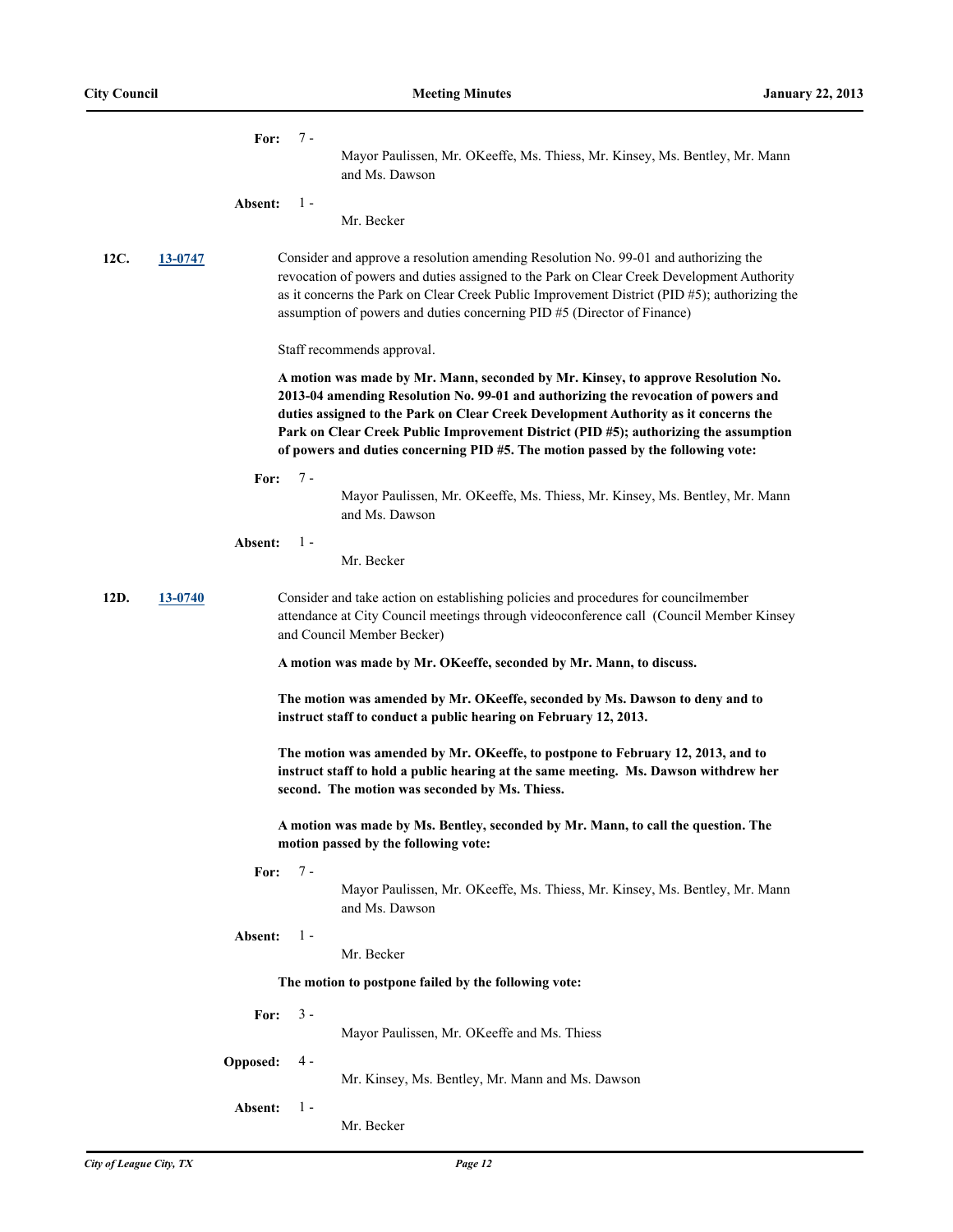**A motion was made by Mr. Kinsey, seconded by Mr. Mann to approve establishing policies and procedures for councilmember attendance at City Council meetings through videoconference call.**

**An amended motion was made by Mayor Paulissen, seconded by Ms. Dawson, to allow for videoconference if for convenience, vacation or work, the member reimburses the City whatever cost is entailed, with the only exceptions being for illness or City business. The motion to accept the amended motion failed by the following vote:**

| I<br>r or |  |
|-----------|--|
|-----------|--|

Mayor Paulissen, Mr. OKeeffe and Ms. Dawson

```
Opposed:
4 -
```
Ms. Thiess, Mr. Kinsey, Ms. Bentley and Mr. Mann

**Absent:** 1 -

Mr. Becker

**A motion was made by Mr. Kinsey, seconded by Mr. Mann, to call the question. Per the City Attorney, the motion failed by the following vote with a 2/3 vote required to call the question:**

**For:**  $4 -$ 

Ms. Thiess, Mr. Kinsey, Ms. Bentley and Mr. Mann

```
Opposed:
  3 -
```
Mayor Paulissen, Mr. OKeeffe and Ms. Dawson

**Absent:** 1 -

Mr. Becker

**An amended motion was made by Mr. OKeeffe to postpone to February 12, 2013, after conducting a public hearing and after answers to Council's questions have been brought back by staff. The motion failed for lack of a second.**

**The motion was amended by Mr. Kinsey, seconded by Mr. Mann, to conduct a 6-month trial period, allowable for no more than two consecutive meetings for the period of March 1 to September 30, 2013. The motion passed by the following vote:**

- **For:** 5 -
- Mayor Paulissen, Ms. Thiess, Mr. Kinsey, Ms. Bentley and Mr. Mann
- **Opposed:**  $2 -$

Mr. OKeeffe and Ms. Dawson

**Absent:** 1 -

Mr. Becker

**12E. [13-0751](http://leaguecity.legistar.com/gateway.aspx?m=l&id=3599)** Consider and take action to excuse absences (Council Member Mann and Council Member Kinsey)

> **A motion was made by Mayor Paulissen, seconded by Mr. Mann, to excuse Council Member Becker's absence from the January 21, 2013 Work Session and the January 22, 2013 Regular Meeting. The motion passed by the following vote:**

**For:** 5 - Mayor Paulissen, Ms. Thiess, Mr. Kinsey, Ms. Bentley and Mr. Mann **Opposed:**  $2 -$ 

Mr. OKeeffe and Ms. Dawson

- **Absent:** 1 -
- Mr. Becker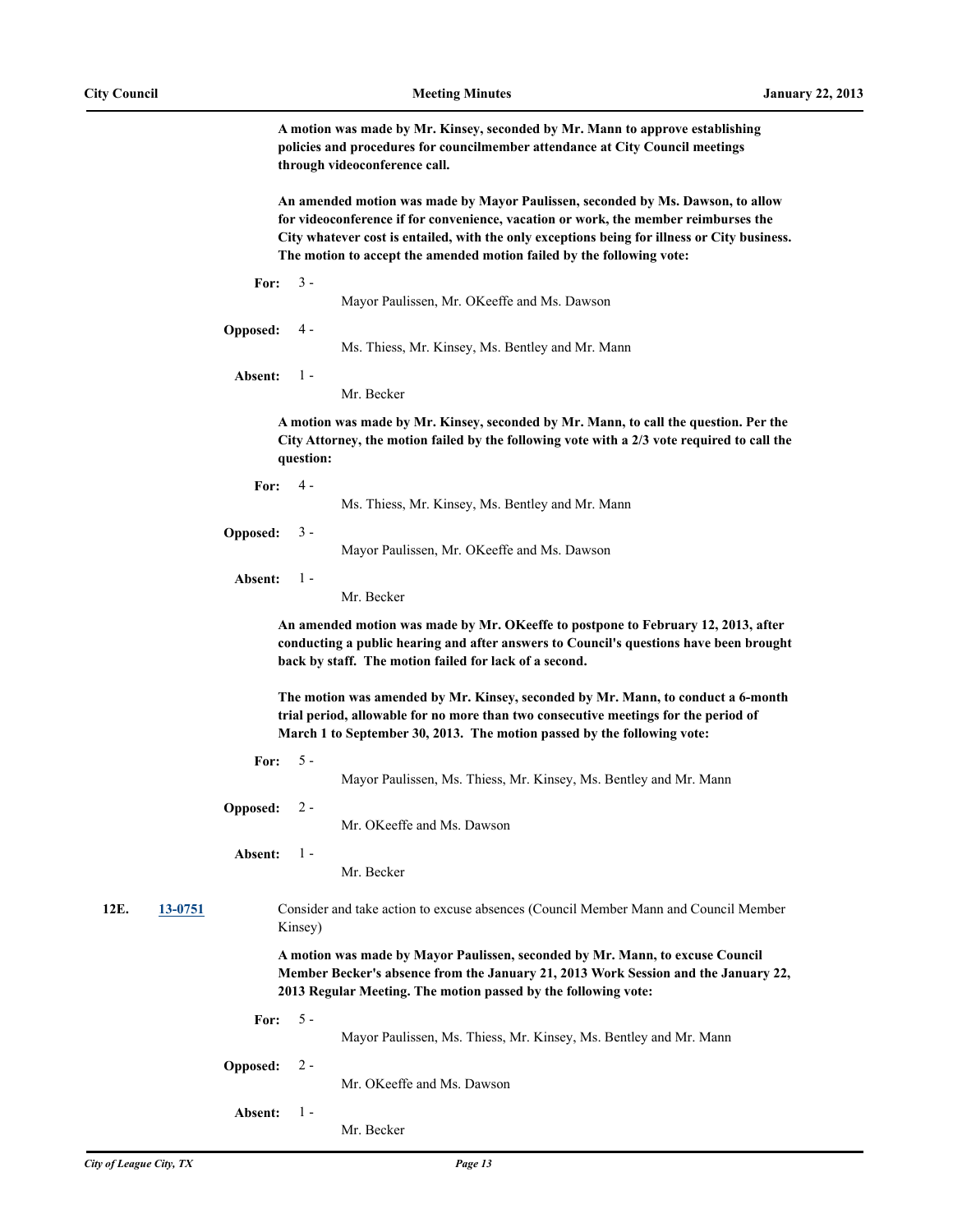## **13. FIRST READING OF ORDINANCES**

## **14. TABLED ITEMS SUBJECT TO RECALL**

## **15. ITEMS ADDED AFTER ELECTRONIC AGENDA COMPLETED**

## **16. EXECUTIVE (CLOSED) SESSION (S)**

**16A. 13-0732** Texas Open meetings Act, Section 551.072 Government Code - Deliberations about real property

> Discuss potential purchase or sale of real property interests (Assistant City Manager, Public Works)

**Pulled by Staff**

## **At 8:08 p.m. Mayor Paulissen announced the City Council will now go into executive session to discuss the following items:**

**16B. 13-0738** Texas Open Meetings Act, Section 551.071 Government Code - Consultation with City Attorney

> Consultation with City Attorney to receive legal advice on issues associated with contract for SafeLight League City Program (City Attorney)

**At 8:24 p.m. Mayor Paulissen reconvened the regular meeting and announced there was no final action, decision, or vote with regard to any matter considered in the executive session just concluded.**

## **17. ACTION ITEM(S) FROM EXECUTIVE SESSION(S)**

**17A. 13-0733** Consider and take action on discussion concerning potential purchase or sale of real property interests (Assistant City Manager, Public Works)

#### **Pulled by Staff**

**17B. 13-0739** Consider and take action arising from consultations with City Attorney regarding contract for SafeLight League City Program (City Attorney)

**No Action**